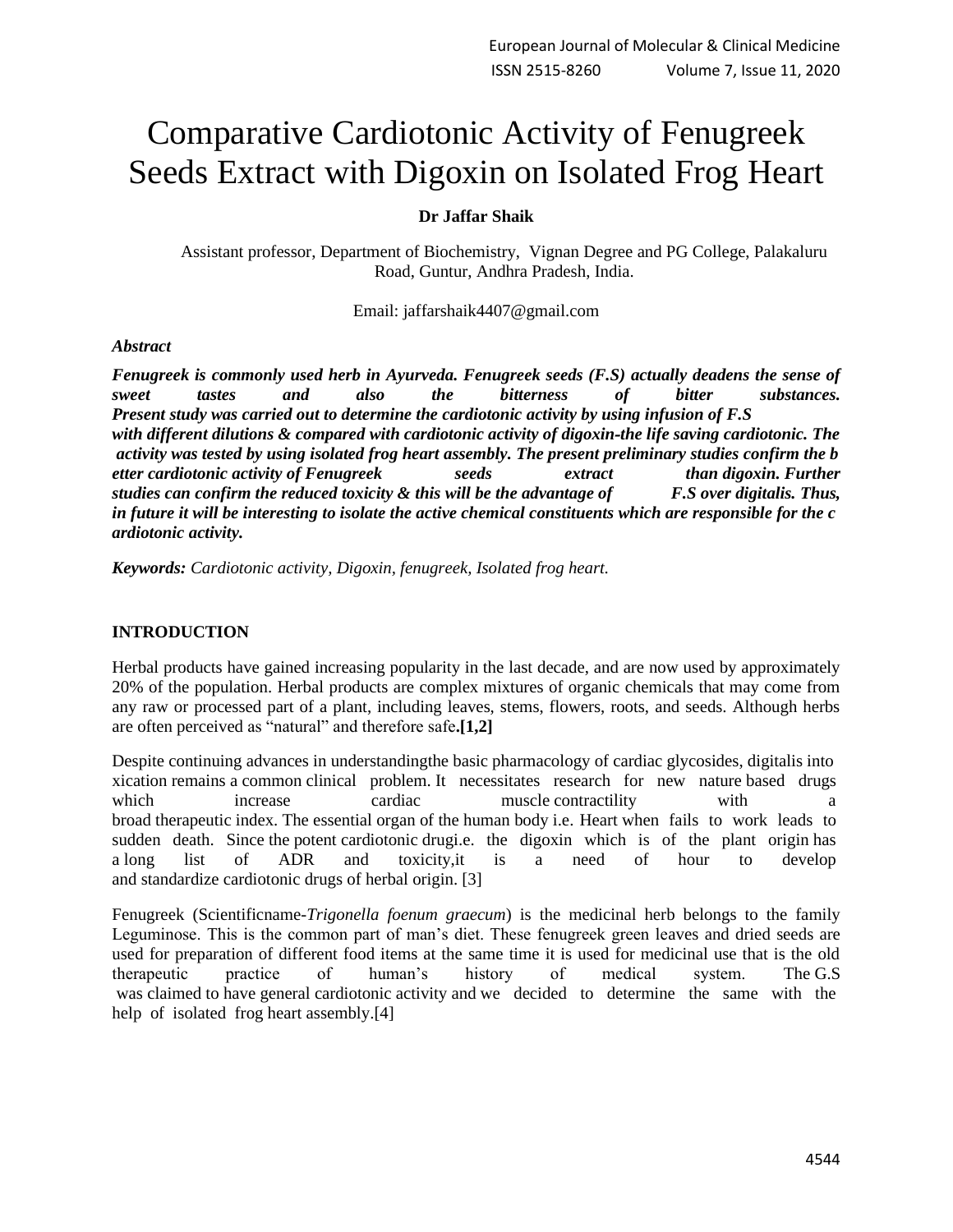## **RESEARCH ELABORATION [5]**

**Drug:** Infusion of Fenugreek seeds

**Chemicals:** Digoxin, Ringer Solution

**Animal:** Frog of Rana Tigrigna species were used for the study and those were maintained as per CPCSEA guidelines.

**Instruments:** Sherington Rotating Drum, Sterling's heart lever

## **Preparation of infusion**

1gm of fenugreek seeds powder was mixed with 100ml distilled water

With the help of magnetic stirrer for half an hour. The material was filtered through Whatman

Filter paper no.40 and filtrate was collected. The prepared infusion was diluted with the

Help of distilled water in varying proportion and labeled as follows,

FS1‐Undiluted filtrate

FS2‐1:1 (filtrate: distilled water)

FS3‐1:2 (filtrate: distilled water)

FS4‐1:4 (filtrate: distilled water)

All the preparations were evaluated for their cardiotonic activity by using isolated frog heart

Assembly. The rate and force of heart contraction was determined.

# **Preparation of digoxin solution**

The marketed digoxin ampoules (Samarth life sciences Pvt Ltd.) Were obtained from local market.

Various different dilutions were made with distilled water and labeled as follows,

D1‐ 25 µg/ml, D2‐ 50 µg/ml. Above prepared samples were evaluated for their

Cardio tonic activity and treated as standard.

## **Preparation of hypo dynamic ringer solution**[6]

Hypo dynamic ringer solution was prepared by using standard

Method. (Table-1)

| Table1: Composition of hypo dynamic ringer solution |
|-----------------------------------------------------|
|-----------------------------------------------------|

| Sr.No | <b>Ingredients</b>         | <b>Quantity</b>  |
|-------|----------------------------|------------------|
|       | . Sodium chloride (NaCl)   | $6.5 \text{ gm}$ |
|       | Potassium chloride (KCl)   | $0.14$ gm        |
|       | Calcium Chloride (CaCl2)   | $0.03$ gm        |
|       | Sodium bicarbonate (NaHCO3 | $0.2$ gm         |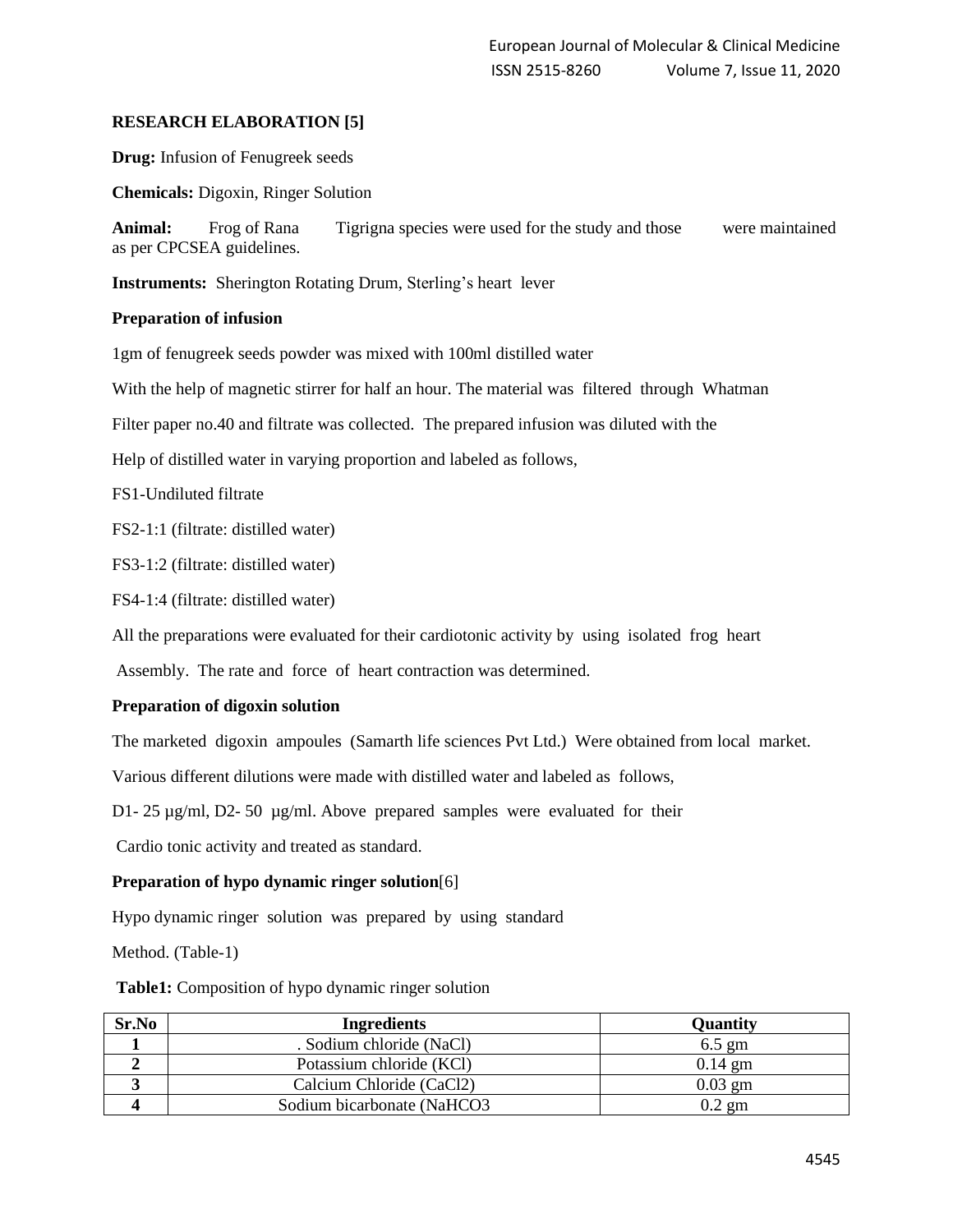|   | $\alpha$ m<br>- |
|---|-----------------|
| . | <b>TOOO</b> HH  |

The frog of species Rana tigrina was pithed and pinned it to the frog board. A midline incision was given on the abdomen, the pectoral girdle was removed and the heart was exposed. The pericardium was carefully removed and put a few drops of hypo dynamic frog ringer over the heart. The inferior venacava was traced, put a thread around it and given a small cut i n order to insert the venous cannula. The cannula was inserted in the vein and the thread was tied to assure the cannula in place which is in turnconnected to a saline bottle containing hypo dynamic frog ringersolution. A small cut in one of the aorta was given for the ringer to come out. Heart was isolated and attached to the stand

with moderate flow of ringer. A thin pin hook was passed through the tip of the ventricle and with the help of a fine thread to the hook; it was tied to the free limb of the Sterling's heart attached lever which wasfixed to a stand. A proper tension was adjusted by altering the height of the leve r. The normal heart rate was noted. All test samples that is FS1.FS2,FS3,FS4,D1,&D2.were administered in different doses viz. 0.1ml, 0.2ml, 0.3ml respectively. The rate and force of heart contraction [8] were noted as given in (Table 2-7).

## **RESULTS OR FINDINGS**

All the dilutions of Fenugreek seeds restore cardiac activity of Hypodynamic frog heart i.e. it increases rapidity and force of contraction. It was found that undiluted sample showed better response as compared to other samples. It is interesting to know that F.S. has rapid onset of action compared to Digoxin. These preliminary studies confirm the better cardiotonic a ctivity of F.S. and it can stand as better option for digitalis. Further studies can confirm the reduced toxicity  $\&$  this will be the advantage of F.S over

digitalis.

| Sr.No. | Drug  | Dose(in ml) | Beats/min | Change in Force |
|--------|-------|-------------|-----------|-----------------|
|        | ----- | Normal      |           | Normal          |
|        | FS.   |             | ົ         | Rapid Increase  |
|        | FS 1  |             |           | Increase        |
|        | mа    |             |           | Increase        |

## **Table2: Effect of different doses of FS1 on frogs heart**

#### **Table 3: Effect of different doses of FS2 on frogs heart**

| Sr.No. | Jrug                | Dose(in ml) | Beats/min | Change in Force        |
|--------|---------------------|-------------|-----------|------------------------|
|        | -----               | Normal      |           | Normal                 |
|        | FC∩                 |             |           | Slight Increase        |
|        | רמח<br>$\mathbf{U}$ |             | ~~        | <b>Slight Increase</b> |
|        |                     |             | o⊂<br>ZΟ  | Increase               |

#### **Table 4: Effect of different doses of FS3 on frogs heart**

| Sr.No. | Jrug          | Dose(in ml) | Beats/min | Change in Force |
|--------|---------------|-------------|-----------|-----------------|
|        | -----         | Normal      |           | Normal          |
|        | FS3           |             | 29        | Rapid Increase  |
|        | EC 2<br>⊥ D.≀ |             |           | Increase        |
|        | ⊓a o          |             | -         | Slight Increase |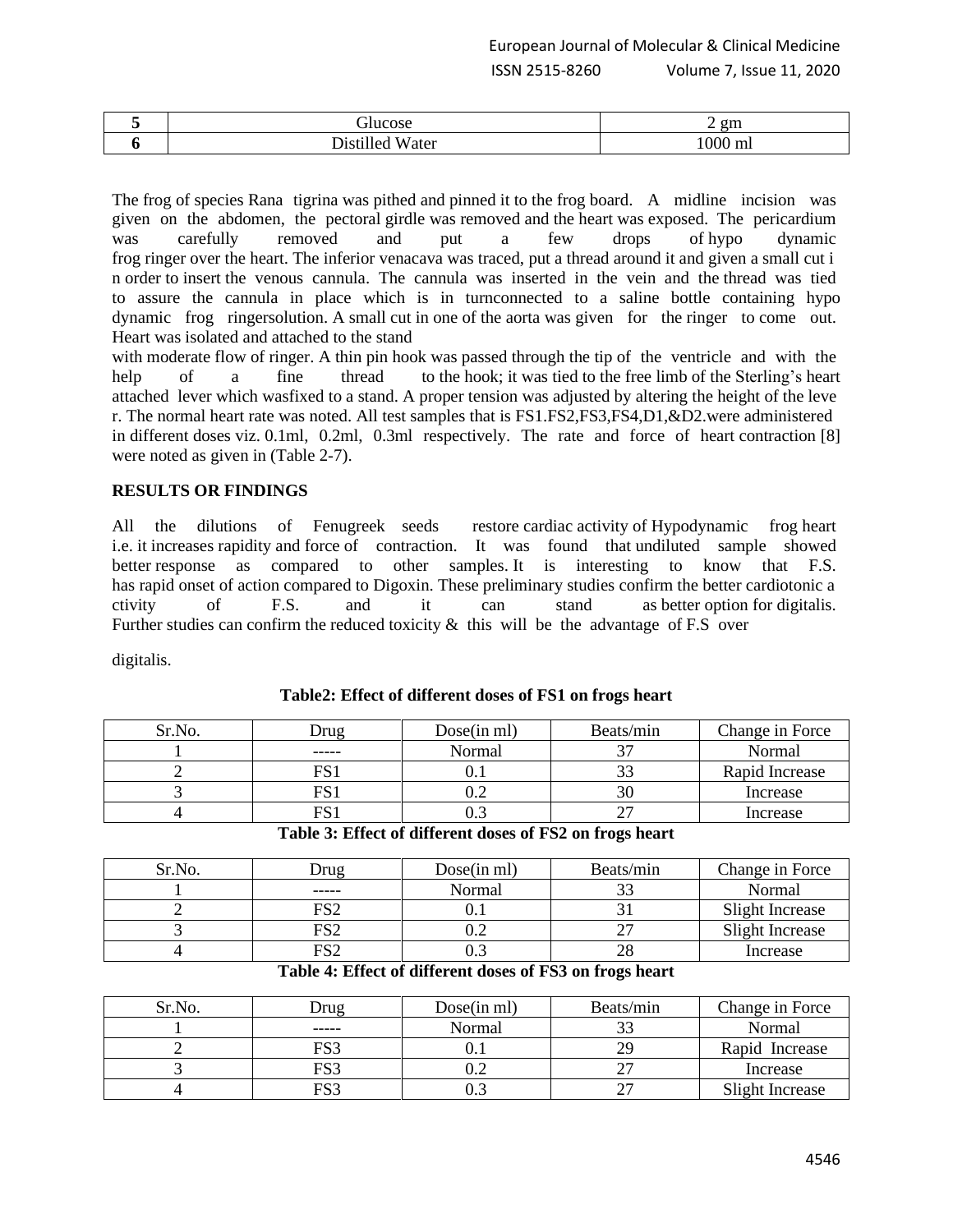| Sr.No. | Jrug        | Dose(in ml) | Beats/min | Change in Force        |
|--------|-------------|-------------|-----------|------------------------|
|        | -----       | Normal      |           | Normal                 |
|        | FS4         |             | 29        | Slight Increase        |
|        | FS4         |             | ~~        | <b>Slight Increase</b> |
|        | $\nabla S4$ |             | 28        | No change              |

## **Table 5: Effect of different doses of FS4 on frogs heart**

#### **Table 6: Effect of different doses of D1 on frogs heart**

| Sr.No. | Jrug | Dose(in ml) | Beats/min | Change in Force        |
|--------|------|-------------|-----------|------------------------|
|        |      | Normal      |           | Normal                 |
|        |      |             |           | Increase               |
|        |      |             | ີ<br>ن    | Slight Increase        |
|        |      |             | ىك        | <b>Slight Increase</b> |

#### **Table7: Effect of different doses of D2 on frogs heart**

| Sr.No. | Drug | Dose(in ml) | Beats/min | Change in Force        |
|--------|------|-------------|-----------|------------------------|
|        |      | Normal      |           | Normal                 |
|        |      |             | 28        | Increase               |
|        |      |             |           | <b>Slight Increase</b> |
|        |      |             | 22        | Sudden Cardiac         |
|        |      |             |           | <b>Block</b>           |

# **COCLUSION**

*Fenugreek seeds extract* (FS) is commonly used herb in Ayurveda. Chewing the seeds actually deadens the sense of sweet tastes and also the bitterness of bitter substances . In conclusion, the *Fenugreek seeds extract* (FS) acts as for alternative or complementary medicine as a cardio tonic agent.

## **REFERENCES**

- 1. Anderson, A.L., Shane, M.C., Whorter, L., Insley, Crouch, B. (2000) Prevalence and patterns of alternative medicine use in a university hospital outpatient clinic serving rheumatology and geriatric patients. Pharmacotherapy; 20:958–66.
- 2. Cuzzolin, L., Zaffani, S., Murgia, V. (2003) Patterns and perceptions of complementary/alternative medicine among paediatricians and patients' mothers: A review of the literature. Eur J Pediatr; 162:820–7.
- 3. Imoto, T., Miyasaka, A., Ishmia, R., Akasaka, K. (1991) A novel peptide isolated from the leaves of *Gymnema sylvestre*-1. Characterization and its suppressive effect on the neural responses to sweet taste stimuli in the rat. Comp. Biochem. Physiol. Vol. l00A, No. 2, p p.309-314.
- 4. Meghwal, M., Goswami, T.K., 2012. A review on the functional properties, nutritional content, medicinal utilization and potential application of fenugreek. J. Food Process Technol. 3, 9.
- 5. Ansari KU, Gupta N, Bapat SK, Frusemide‐Digitalis Interaction on Experimental model, IJMS, (47) , Dec1993:277‐279.
- 6. Kulkarni SK, Handbook of Experimental Pharmacology, 2  $2<sub>nd</sub>$ Edition, Vallabh Prakashan, 1993: 9, 74‐76.